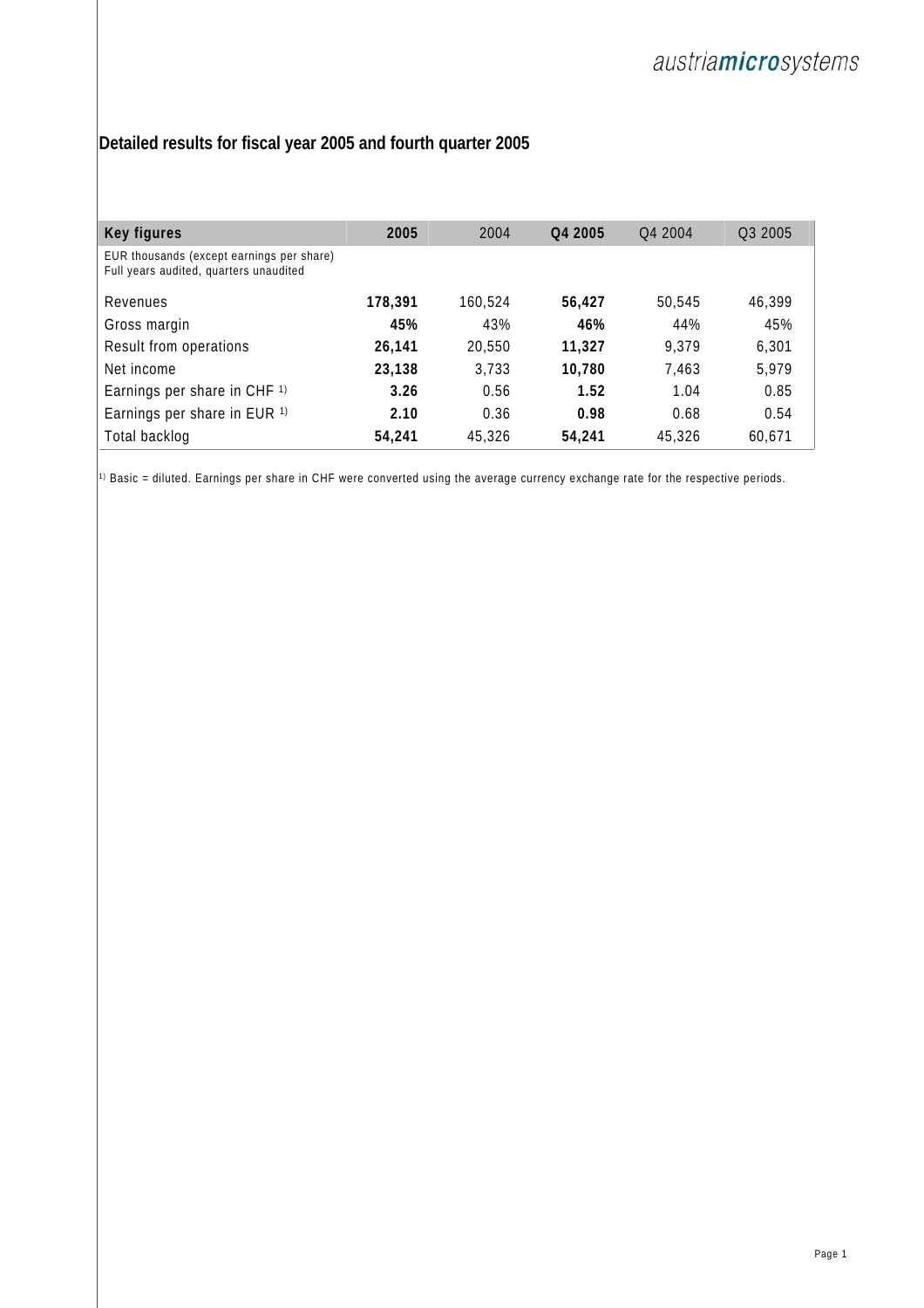| EUR thousands (except earnings per share)    | 2005      | Q4 2005   | 2004           | Q4 2004        |
|----------------------------------------------|-----------|-----------|----------------|----------------|
|                                              |           |           |                |                |
| Revenue Products                             | 147,410   | 47,554    | 129,815        | 39,127         |
| Revenue Foundry & Other                      | 30,981    | 8,873     | 30,709         | 11,419         |
| <b>Total revenues</b>                        | 178,391   | 56,427    | 160,524        | 50,545         |
|                                              |           |           |                |                |
| Cost of sales                                | $-98,577$ | $-30,588$ | $-91,400$      | $-28,118$      |
| Gross profit                                 | 79,814    | 25,839    | 69,124         | 22,427         |
| Gross margin in %                            | 45%       | 46%       | 43%            | 44%            |
|                                              |           |           |                |                |
| Research and development expenses            | $-31,007$ | $-8,277$  | $-30,800$      | $-9,120$       |
| Selling, general and administrative expenses | $-24,625$ | $-7,180$  | $-22,117$      | $-5,660$       |
| Other operating income                       | 4,898     | 1,181     | 4,973          | 1,990          |
| Other operating expenses                     | $-754$    | $-236$    | $-630$         | $-259$         |
| Restructuring                                | $-2,185$  | 0         | $\overline{0}$ | $\overline{0}$ |
|                                              |           |           |                |                |
| Result from operations                       | 26,141    | 11,327    | 20,550         | 9,379          |
| Net financing costs                          | $-1,192$  | $-385$    | $-2,734$       | $-462$         |
|                                              |           |           |                |                |
| Income before tax                            | 24,949    | 10,942    | 17,816         | 8,917          |
| Income tax expense                           | $-1,810$  | $-162$    | $-14,083$      | $-1,454$       |
|                                              |           |           |                |                |
| Net income                                   | 23,138    | 10,780    | 3,733          | 7,463          |
|                                              |           |           |                |                |
| Earnings per share in CHF 1)                 | 3.26      | 1.52      | 0.56           | 1.04           |
| Earnings per share in EUR 1)                 | 2.10      | 0.98      | 0.36           | 0.68           |

**Consolidated Profit and Loss Statement (full years audited / quarters unaudited)**

 $\left| \cdot\right|$  Basic = diluted. Earnings per share in CHF were converted using the average currency exchange rate for the respective periods.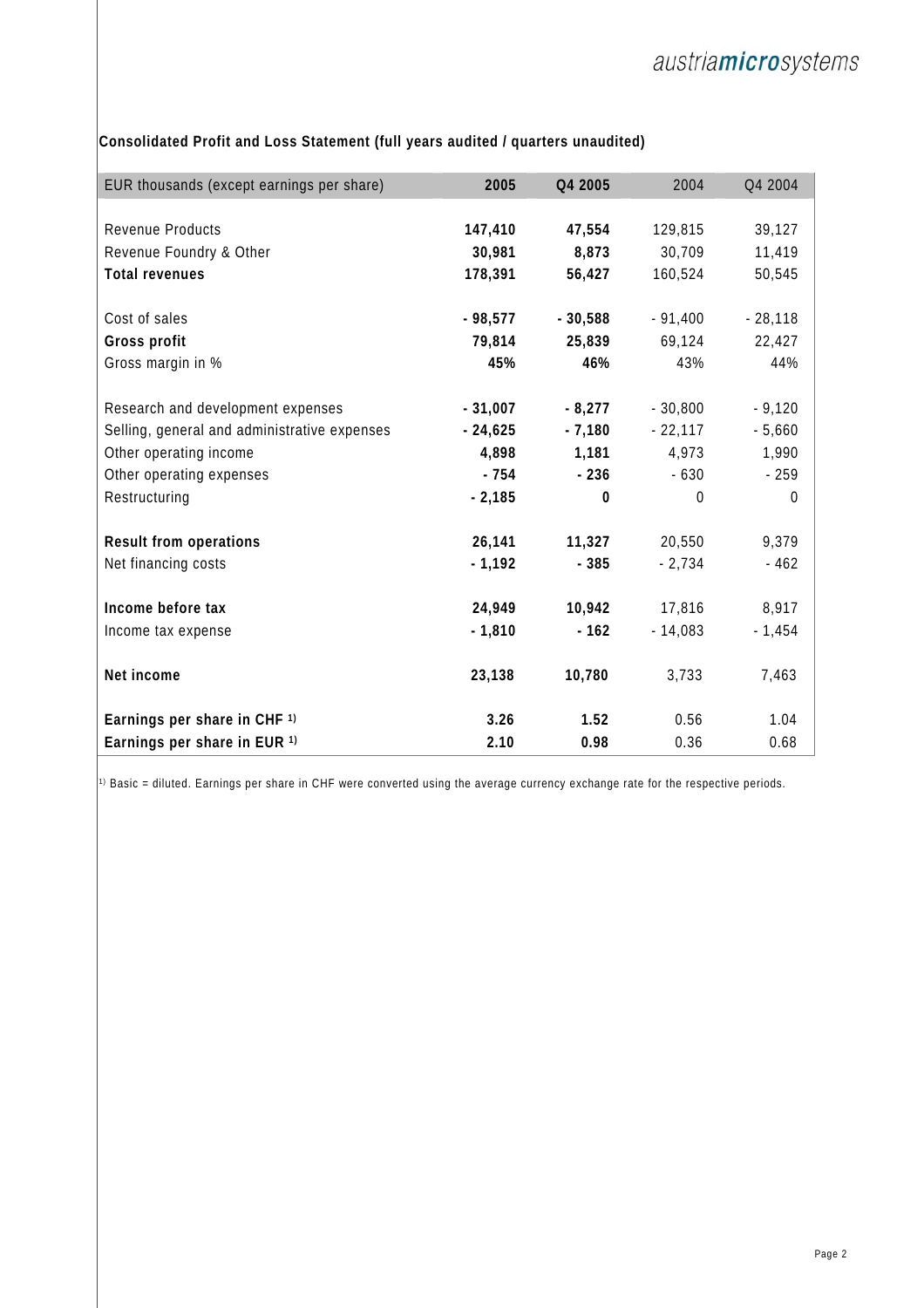## **Consolidated Balance Sheet (audited)**

| <b>EUR thousands</b>                                       | as of | December 31, 2005 | December 31, 2004 |
|------------------------------------------------------------|-------|-------------------|-------------------|
| Assets                                                     |       |                   |                   |
|                                                            |       |                   |                   |
| Cash and cash equivalents                                  |       | 21,271            | 17,323            |
| Short-term investments                                     |       | 1,024             | $\theta$          |
| Trade receivables                                          |       | 42,994            | 38,777            |
| Inventories                                                |       | 26,765            | 28,460            |
| Other receivables and assets                               |       | 5,107             | 5,095<br>89,655   |
| <b>Total current assets</b>                                |       | 97,161            |                   |
| Property, plant and equipment                              |       | 116,316           | 115,883           |
| Intangible assets                                          |       | 8,519             | 11,200            |
| Investments and securities                                 |       | 1                 | 195               |
| Deferred tax assets                                        |       | 30,953            | 32,580            |
| Other long-term assets                                     |       | 0                 | 60                |
| <b>Total non-current assets</b>                            |       | 155,789           | 159,919           |
| <b>Total assets</b>                                        |       | 252,950           | 249,574           |
| Liabilities and shareholders' equity                       |       |                   |                   |
| Liabilities                                                |       |                   |                   |
| Interest-bearing loans and borrowings                      |       | 36,100            | 34,408            |
| <b>Trade liabilities</b>                                   |       | 16,865            | 21,571            |
| Provisions                                                 |       | 14,102            | 15,335            |
| Other liabilities                                          |       | 11,401            | 14,064            |
| <b>Total current liabilities</b>                           |       | 78,469            | 85,377            |
|                                                            |       | 24,283            | 36,337            |
| Interest-bearing loans and borrowings<br>Employee benefits |       | 8,478             | 7,837             |
| Deferred government grants                                 |       | 5,028             | 5,928             |
| Other long term liabilities                                |       | 640               | 1,568             |
| <b>Total non-current liabilities</b>                       |       | 38,429            | 51,670            |
|                                                            |       |                   |                   |
| Shareholders' equity                                       |       |                   |                   |
| Issued capital                                             |       | 26,647            | 26,647            |
| Share premium                                              |       | 91,774            | 91,417            |
| Translation adjustment                                     |       | $-75$             | $-104$            |
| Retained earnings                                          |       | 17,706            | $-5,433$          |
| Total shareholders' equity and reserves                    |       | 136,052           | 112,527           |
| Total liabilities and shareholders' equity                 |       | 252,950           | 249,574           |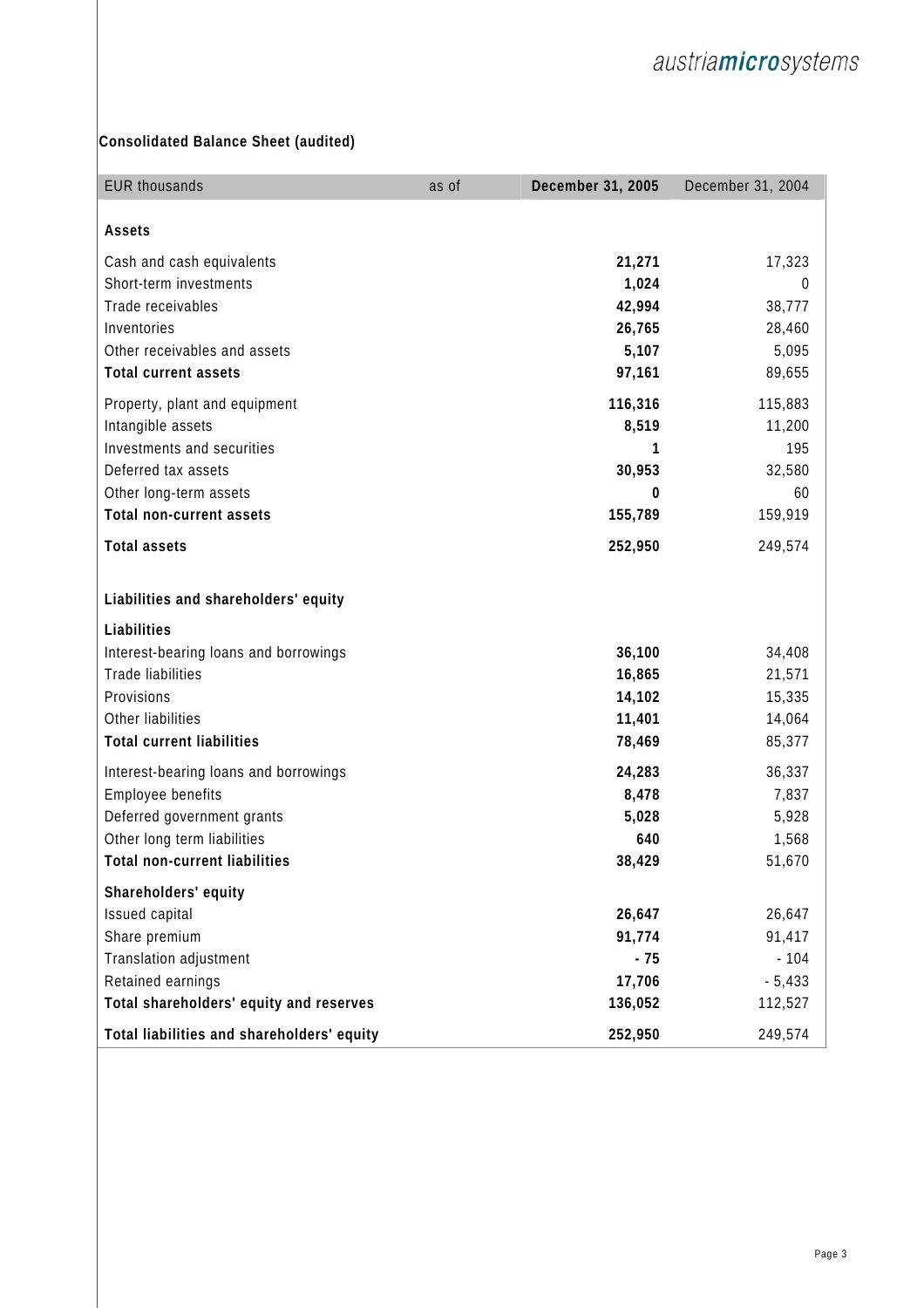**Consolidated Cashflow Statement (full years audited / quarters unaudited)** 

| <b>EUR thousands</b>                             | 2005         | Q4 2005   | 2004             | Q4 2004          |
|--------------------------------------------------|--------------|-----------|------------------|------------------|
|                                                  |              |           |                  |                  |
| Operating activities                             |              |           |                  |                  |
| Income before tax                                | 24,949       | 10,942    | 17,816           | 8,917            |
| Depreciation (net of government grants)          | 22,172       | 5,667     | 22,077           | 5,701            |
| Changes in employee benefits                     | 641          | $-118$    | 635              | $-162$           |
| Expense from stock option program (acc. IFRS 2)  | 358          | 181       | $\boldsymbol{0}$ | $\boldsymbol{0}$ |
| Changes in other long-term liabilities           | - 889        | $-315$    | $-382$           | $-168$           |
| Loss from sale of plant and equipment            | 0            | 0         | $-6$             | $-6$             |
| Gain from sale of investments and securities     | $-21$        | 0         | 170              | 170              |
| Net financing cost                               | 1,213        | 385       | 2,564            | 291              |
| Changes in current assets                        | $-4,372$     | $-1,957$  | $-6,096$         | $-6,196$         |
| Changes in short-term operating liabilities      | $-2,462$     | $-694$    | 2,195            | 3,945            |
| and provisions                                   |              |           |                  |                  |
| Tax payments                                     | $-195$       | $-90$     | $-67$            | $-22$            |
| Cash flows from operating activities             | 41,392       | 14,000    | 38,906           | 12,471           |
| Investing activities                             |              |           |                  |                  |
| Acquisition of intangibles, property, plant      | $-27,064$    | $-13,238$ | $-21,030$        | $-5,849$         |
| and equipment                                    |              |           |                  |                  |
| Acquisition of short term investments            | $-1,000$     | $-300$    | 0                | $\mathbf 0$      |
| Government grants received                       | 1,854        | 0         | 1,860            | $\boldsymbol{0}$ |
| Proceeds from sale of plant and equipment        | 0            | 0         | 73               | 73               |
| Proceeds from sale of investments                | 220          | 0         | 8,667            | 8,667            |
| Interest received                                | 1,067        | 331       | 826              | 214              |
| Cash flows from investing activities             | $-24,922$    | $-13,207$ | $-9,604$         | 3,105            |
|                                                  |              |           |                  |                  |
| <b>Financing activities</b>                      |              |           |                  |                  |
| Proceeds from borrowings                         | 7,303        | 2,173     | 1,700            | 1,700            |
| Repayment of borrowings                          | $-16,848$    | $-4,489$  | $-58,832$        | $-4,634$         |
| Repayment of finance lease liabilities           | $-855$       | $-215$    | $-686$           | $-208$           |
| Interest paid                                    | $-2,122$     | $-519$    | $-3,620$         | - 499            |
| Net proceeds from IPO                            | $\mathbf{0}$ | 0         | 41,785           | $\mathbf 0$      |
| Cash flows from financing activities             | $-12,522$    | $-3,050$  | $-19,653$        | $-3,641$         |
| Net increase/decrease in cash and                | 3,948        | $-2,257$  | 9,649            | 11,935           |
| cash equivalents                                 |              |           |                  |                  |
| Cash and cash equivalents at beginning of period | 17,323       | 23,528    | 7,674            | 5,388            |
| Cash and cash equivalents at end of period       | 21,271       | 21,271    | 17,323           | 17,323           |